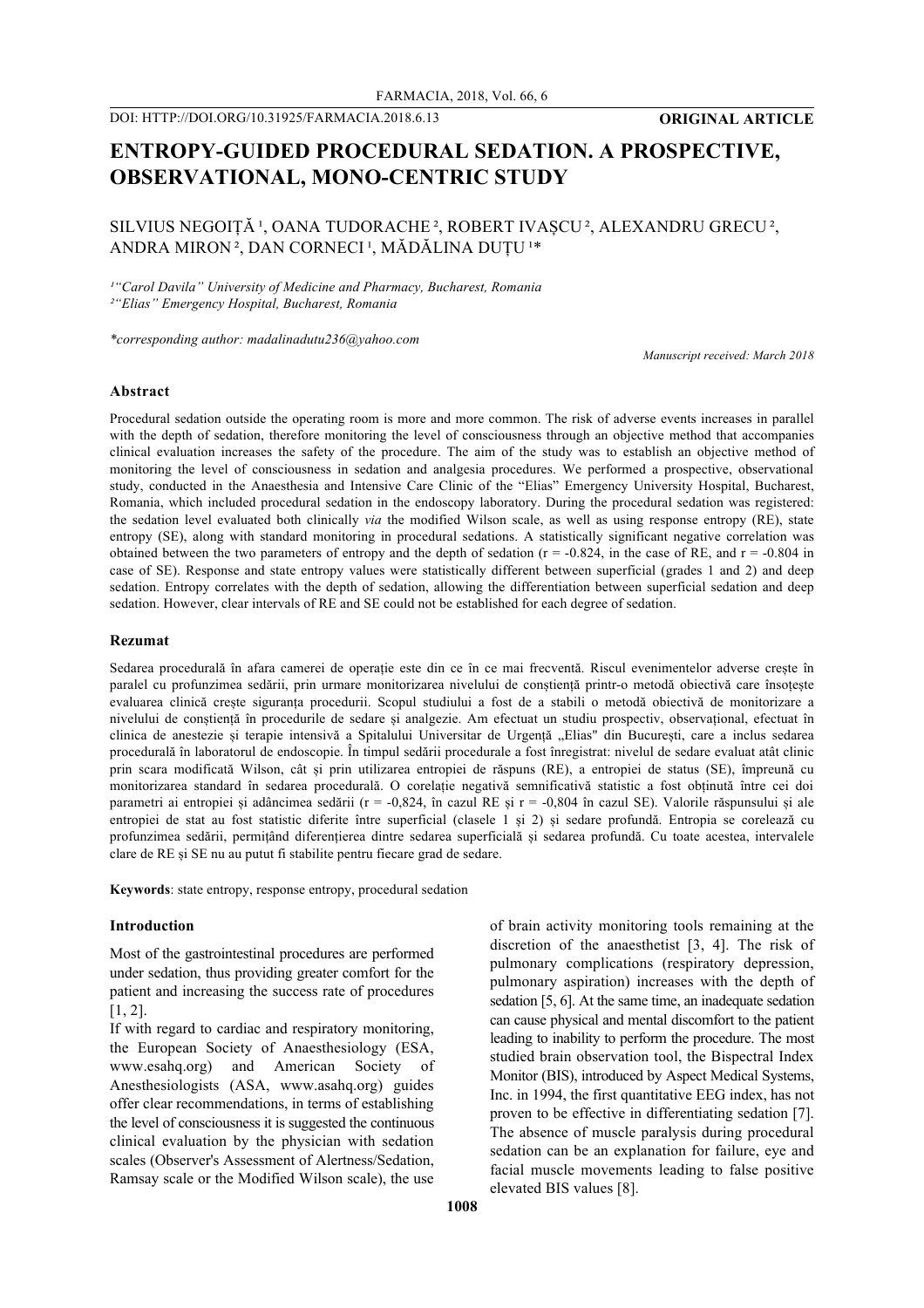Entropy (developed by Datex-Ohmeda, now part of GE Healthcare), another method of cerebral monitoring based on assessing the degree of irregularity and complexity of EEG signals has proven its effectiveness and efficiency in general anaesthesia, but there is very little information in the literature about its use in procedural sedations [9]. Unlike other brain monitoring methods, entropy comprises two parameters: state entropy (SE) that reflects cortical activity in the temporal-parietal region of the head and is scaled in 0 - 90 interval and response entropy (RE), which in addition takes into account the activity of the facial muscles. The values of RE are situated in 0 - 100 interval [8]. This could be an advantage in monitoring brain activity during procedural sedation.

The aim of the study was to correlate the depth of sedation evaluated by the modified Wilson scale and by entropy and to determine state and response entropy interval ranges corresponding to sedation score.

#### **Materials and Methods**

# *Population and study design*

The study conducted at Elias Emergency University Hospital in Bucharest was monocentric, observational, prospective, conducted over a two months period, between January 2018 and March 2018, by having the approval of the Hospital Ethical Committee. Twelve patients aged 18 to 60 years old, programmed for upper and/or lower digestive endoscopy, were included after obtaining the informed consent. The score associated to American Society of Anesthesiologist(ASA) physical status classification was 1, 2 or 3. ASA 1 means that a patient is healthy, ASA 2 refers to a patient with a mild systemic disease, and ASA 3 includes patients with severe systemic diseases that are not life threatening [10]. The exclusion criteria were: interventional endoscopy procedures, propofol allergy, neurological diseases and administration of an anxiolytic or hypnotic prior to the procedure. Patients were cardiovascular and respiratory monitored according to ESA's recommendations throughout the laboratory standby. The ECG, heart rate, and peripheral oxygen saturation were continuously recorded, and non-invasive blood pressure was measured every 2 minutes. Continuous oxygen therapy was administered via the nasal cannula with a flow of 4 liters O2/minute. To determine the entropy values, a 3-electrode sensor (GE Healthcare, Helsinki, Finland) was placed on the forehead. The interface used to report the RE and SE values, was a Carescape B450 monitor (GE Healthcare, Helsinki, Finland). During the pre-anesthetic exam, patients were informed that during the procedure they had to respond immediately to the questions asked by the physician. In case of inability to speak (e.g., upper digestive endoscopy), the patient had to lift the left thumb at the doctor's indication.

To clinically determine the sedation degree modified Wilson scale was used [11]. According to this scale 0 means that patient is awake and alert, 1 is when is minimally sedated (tired/sleepy, appropriate response to verbal conversation, and/or sound), 2 is when the patient is moderately sedated (somnolent, easily aroused wilt light tactile stimulation or simple verbal command) 3 corresponds to Deeply sedated: deep sleep, aroused only with significant physical stimulation and 4 is unarousable.

The substance used in all procedural sedations was propofol administered in boluses according to a protocol with 0.5 mg/kg initially, than 0.5 mg/kg after 1 minute, 0.25mg/kg after another minute, 0.25mg/kg after 2 minutes and finally 0.25 mg/kg boluses every 3 minutes until the end of the procedure.: The clinical assessment of consciousness was performed every 2 minutes, and the entropy value, response entropy and state entropy were noted immediately after the clinical evaluation.

## *Statistical analysis*

Statistical analysis was conducted with Statistical Package for the Social Sciences (SPSS) 22 version for Windows (IBM, Armonk, NY, United States of America). For quantitative variables, the extreme values mean and standard deviation, in relation with sedation stages, have been calculated. Qualitative data have been analysed as frequency and percentage. For normal distribution variables, ANOVA analyse has been used in order to see media differences. 95% confidence interval calculation has allowed establish media difference significance. Bonferroni post hoc test has been used to analyse two sedation stages difference. For abnormal distribution variables Mann-Whitney test was used. Statistical significance has been established for  $p < 0.05$  or  $< 0.01$  (\*\*). Normality condition was determined with Shaphiro-Wilk test ( $p > 0.05$ ). To make a correlation between sedation stages and different parameters, we used Spearmen correlation test and Pearson correlation for continuous variables. We measured entropy specificity and sensibility for sedation level diagnosis and ROC curve graphical representation.

## **Results and Discussion**

We obtained 84 measurements in 12 patients (50% women and 50% men) with a mean age of 49.5 years (min 38 years, max 59 years) and a median at 50 years, and an average weight of 83.9 kg (min 54 kg, max 120 kg) and a median of 84 kg.

Throughout the procedure, regardless of the sedation level, the patients were cardiovascular and respiratory stable, with no major adverse event recorded (Table I).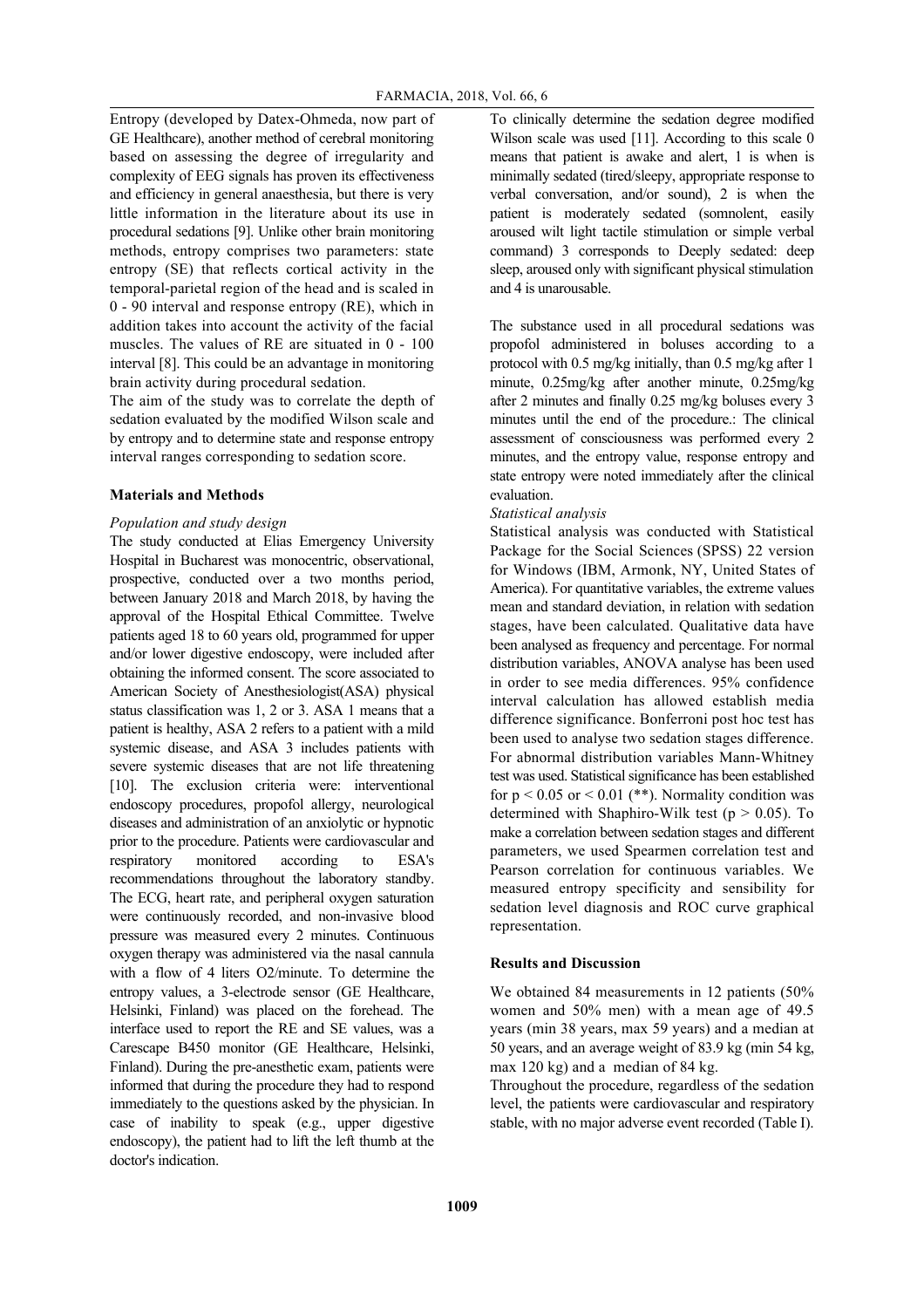**Table I**

| Description of the main monitoring parameters |  |  |
|-----------------------------------------------|--|--|

| <b>No of Patients</b>   |     |              |     |            |         |     |     | 12      |     |      |         |     |     |         |     |
|-------------------------|-----|--------------|-----|------------|---------|-----|-----|---------|-----|------|---------|-----|-----|---------|-----|
| <b>Sedation degrees</b> |     | $\mathbf{0}$ |     |            |         |     |     | 2       |     |      | 3       |     |     | 4       |     |
| <b>Measurements</b>     |     | 12           |     |            | 10      |     |     | 27      |     |      | 23      |     |     | 12      |     |
|                         |     | Min Max      | M   | <b>Min</b> | Max     | M   | Min | Max     | M   | Min. | Max     | M   | Min | Max     | M   |
| RE                      | 97  | 100          | 98  | 90         | 100     | 95  | 48  | 98      | 88  | 38   | 98      | 73  | 30  | 67      | 55  |
|                         |     | Min Max      | M   |            | Min Max | M   |     | Min Max | M   |      | Min Max | M   |     | Min Max | M   |
| SE                      | 89  | 92           | 90  | 82         | 92      | 87  | 45  | 91      | 80  | 28   | 89      | 65  | 25  | 60      | 48  |
|                         | Min |              | Max | Min        |         | Max | Min |         | Max | Min  |         | Max | Min |         | Max |
| HR, bpm                 | 66  |              | 107 | 52         |         | 106 | 55  |         | 100 | 54   |         | 107 | 58  |         | 90  |
|                         | Min |              | Max | Min        |         | Max | Min |         | Max | Min  |         | Max | Min |         | Max |
| SBP, mmHg               | 93  |              | 160 | 82         |         | 145 | 75  |         | 151 | 70   |         | 148 | 78  |         | 134 |
|                         | Min |              | Max | Min        |         | Max | Min |         | Max | Min  |         | Max | Min |         | Max |
| $SpO_2$ , %             | 94  |              | 100 | 92         |         | 99  | 90  |         | 100 | 89   |         | 100 | 94  |         | 99  |

No, number; HR, heart rate; bmp, beat *per* minute; SBP, systolic blood pressure; mmHg, millimetre of mercury; SP0<sub>2</sub>, peripheral capillary oxygen saturation in percent; RE, response entropy; SE, state entropy; Min, minimum; Max, maximum; M, mean



**Figure 1.**

Correlation between Response (A) and State (D) entropy and level of consciousness according to the Modified Wilson Scale; Response and State entropy values according to level of consciousness (B); ROC curve for SE and RE in diagnosis of sedation level (C)

A statistically significant negative correlation was obtained between the entropy response value and the sedation depth (rs = -0.824,  $r^2 = 0.56$ , p < 0001) (Figure 1A). A similar result was obtained between

the state entropy value and the depth of sedation  $(rs = -0.808, r^2 = 0.54, p < 0.001)$  (Figure 1D). The RE and SE interval values corresponding to the Wilson-modified sedation scale are presented in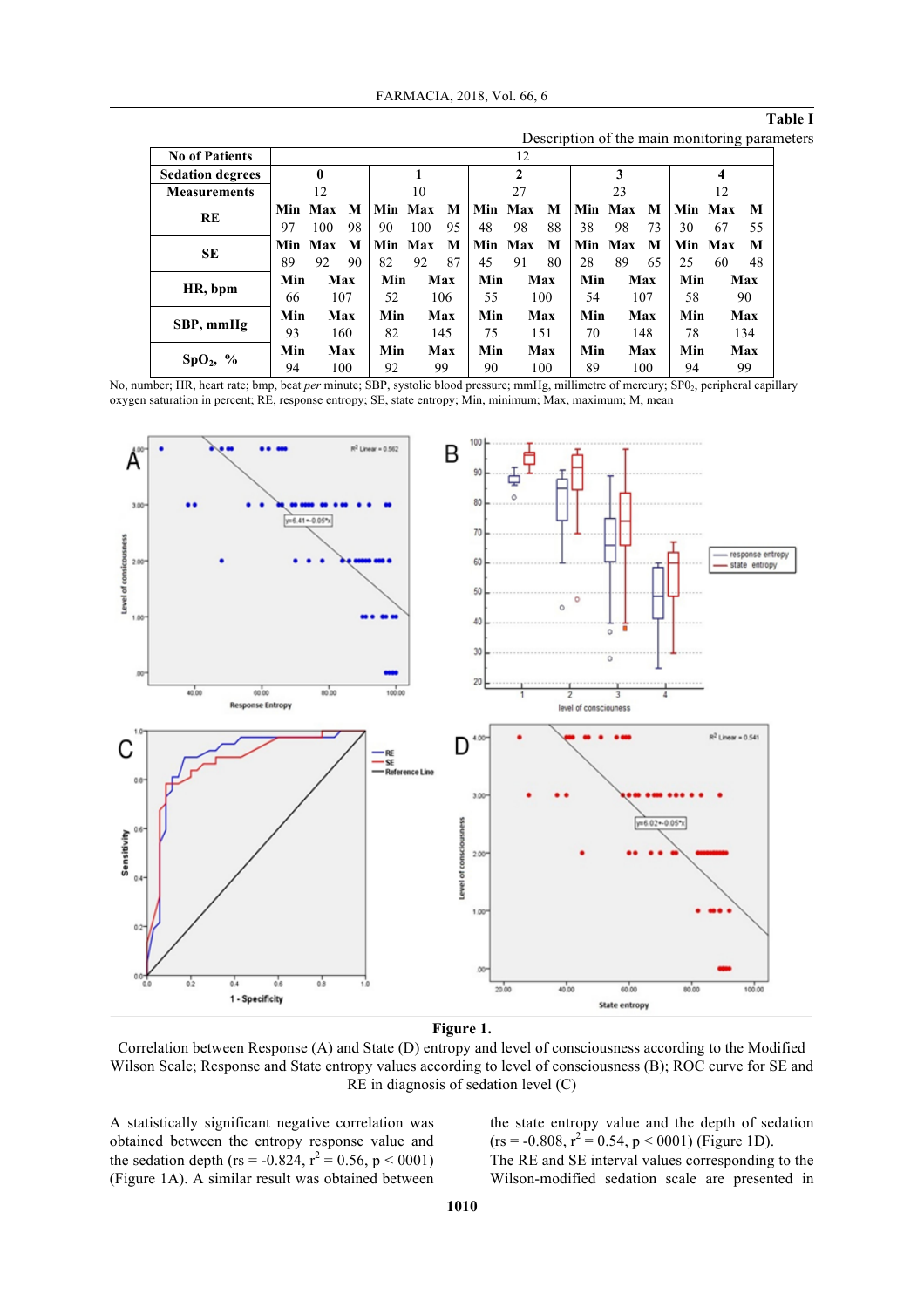Table I and Figure 1B. Following the ANOVA analysis, there were statistically significant differences between the RE and SE averages depending on the sedation degree. The RE and SE values corresponding sedation degrees were significantly different ( $p \leq$ 0.001). The Post Hoc Bonferoni test for multiple comparisons did not reveal statistically significant differences between incipient or deep stages of sedation (1 and 2 respectively 3 and 4). Significant differences of RE and SE were obtained between the incipient stage of sedation level 1 and 2 and the deep stage represented by level 3 and 4 ( $p < 0.0001$ ) (Tables II and III). Analysing the ROC curve and the area

under the curve, for superficial sedation we obtained for RE a sensitivity of 89% and a specificity of 82%, with a confidence interval between 78 and 95 and for SE was obtained a sensitivity of 78% and a specificity of 91%, with a confidence interval between 77 and 94. For RE  $\leq$  74 was obtained a sensitivity of 80% and a specificity of 81%, with a confidence interval between 63 and 91.6 and for  $SE \le 82$  was obtained a sensitivity of 82.8% and a specificity of 89%, with a confidence interval between 66.4 and 93.4 (Figure 1C).

#### **Table II**

| Results of Post Hoc Bonferoni test for multiple comparisons with RE as dependent variable |
|-------------------------------------------------------------------------------------------|
|-------------------------------------------------------------------------------------------|

| $(J)$ LS<br>(I) LS |                | Mean Difference (I-J) |       | 95% Confidence Interval |                    |  |  |
|--------------------|----------------|-----------------------|-------|-------------------------|--------------------|--|--|
|                    |                |                       | Sig   | Lower Bound             | <b>Upper Bound</b> |  |  |
|                    | $\overline{2}$ | 5.77500               | 0.167 | $-8.3001$               | 19.8501            |  |  |
|                    | 3              | 27.09333*             | 0.000 | 12.5566                 | 41.6301            |  |  |
|                    | 4              | 40.23333*             | 0.000 | 22.0624                 | 58.4042            |  |  |
|                    |                | $-5.77500$            | 0.167 | $-19.8501$              | 8.3001             |  |  |
| $\overline{2}$     | 3              | 21.31833*             | 0.000 | 9.2651                  | 33.3715            |  |  |
|                    | 4              | 34.45833*             | 0.000 | 18.2058                 | 50.7109            |  |  |
|                    |                | $-27.09333*$          | 0.000 | $-41.6301$              | $-12.5566$         |  |  |
| 3                  | $\overline{2}$ | $-21.31833*$          | 0.000 | $-33.3715$              | $-9.2651$          |  |  |
|                    |                | 13.14000              | 0.199 | $-3.5139$               | 29.7939            |  |  |

\* the mean difference is significant at the 0.05 level; LS, level of sedation according to Modified Wilson scale; Sig, significance level

# **Table III**

| Result of Post Hoc Bonferoni test for multiple comparisons with SE as dependent variable |
|------------------------------------------------------------------------------------------|
|------------------------------------------------------------------------------------------|

| (I) LS<br>$(J)$ LS |                | Mean Difference (I-J) | Sig.  | 95% Confidence Interval |                    |  |  |
|--------------------|----------------|-----------------------|-------|-------------------------|--------------------|--|--|
|                    |                |                       |       | Lower Bound             | <b>Upper Bound</b> |  |  |
|                    | 2              | 7.16250               | 0.312 | $-8.2945$               | 22.6195            |  |  |
|                    | 3              | 27.51333*             | 0.000 | 11.5494                 | 43.4772            |  |  |
|                    | 4              | 40.90833*             | 0.000 | 20.9535                 | 60.8632            |  |  |
|                    |                | $-7.16250$            | 0.312 | $-22.6195$              | 8.2945             |  |  |
| $\overline{2}$     | 3              | 20.35083*             | 0.001 | 7.1143                  | 33.5874            |  |  |
|                    | 4              | 33.74583*             | 0.000 | 15.8977                 | 51.5940            |  |  |
|                    |                | $-27.51333*$          | 0.000 | $-43.4772$              | $-11.5494$         |  |  |
| 3                  | $\overline{2}$ | $-20.35083*$          | 0.001 | $-33.5874$              | $-7.1143$          |  |  |
|                    | 4              | 13.39500              | 0.281 | $-4.8939$               | 31.6839            |  |  |

\* the mean difference is significant at the 0.05 level; LS, level of sedation according with Modified Wilson scale; Sig, significance level

Since 2014, the number of procedural sedations has reached about 36% of the total number of anaesthesia and sedation [10]. As the increase in hypnosis is associated with an increase in the number of complications, both respiratory and cardio-circulatory, it would be ideally to maintain the patient at a certain degree of sedation, where the risks are as small as possible and also to provide comfort to both patient and physician who perform the medical procedure. Taking into account that any clinical method of assessing the level of consciousness is subjective, the introduction of an objective method has been attempted lately.

The EEG is a way of investigating the electrical activity of the brain that has proven to be effective in monitoring sedation, showing clear modifications during sleep, sedation, and general anaesthesia [11]. Thus, the EEG represents a way of monitoring the level of consciousness that can be used to complete the clinical assessment. Currently there are 3 instruments for monitoring the depth of anaesthesia using information obtained from electroencephalogram analysis: Bispectral Index (BIS), E-entropy and Narcotrend-Compact [12]. These are recommended for all patients receiving total intravenous anaesthesia [13]. Although widely used in general anaesthesia, their benefit in procedural sedation and analgesia is controversial.

By studying BIS monitoring in continuous sedation, it was concluded that there is a strong correlation between the BIS value and the Ramsay Sedation Score (RSS),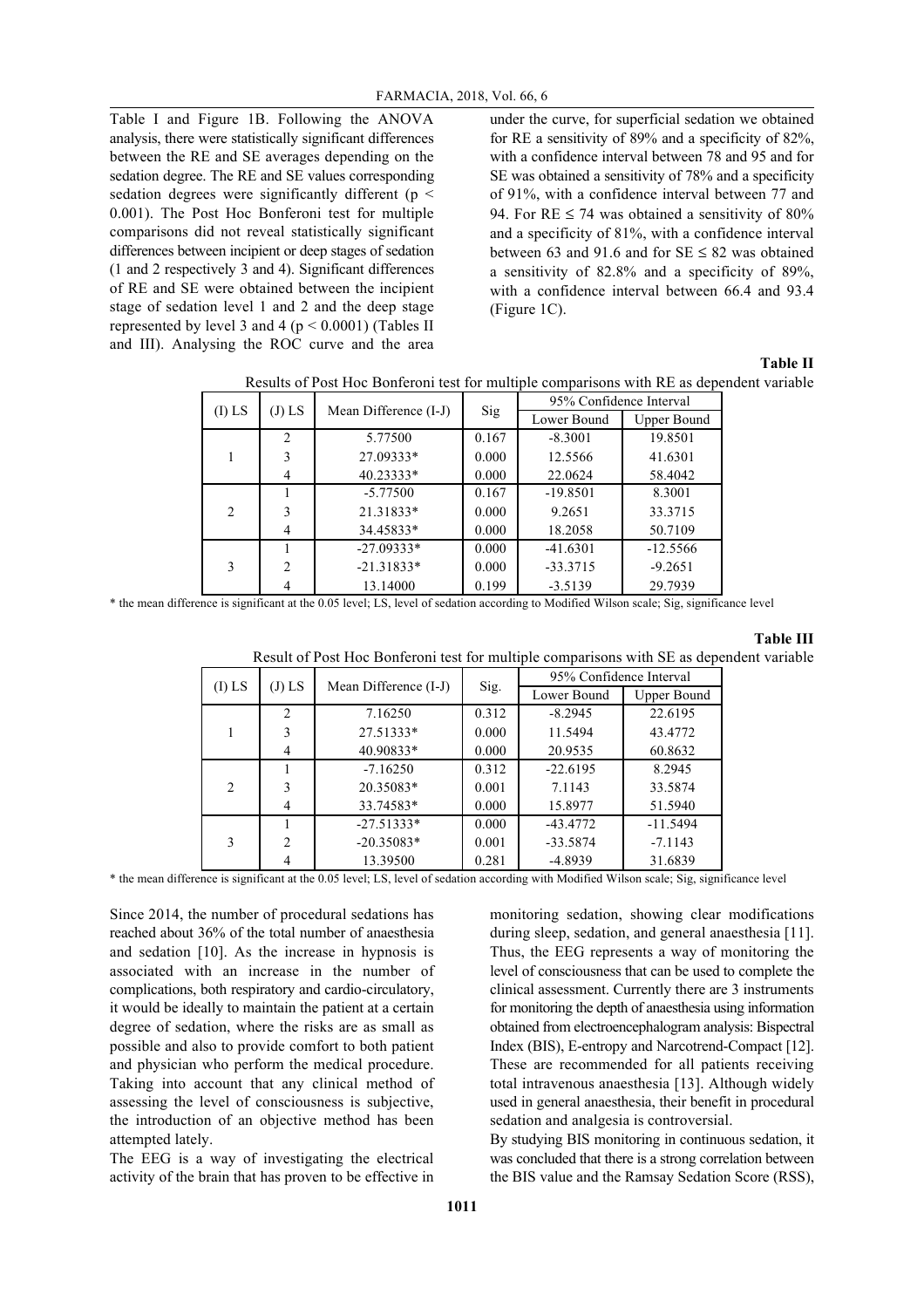and that BIS allows for a more effective titration of sedatives and hypnotics [14]. Studies have also shown that the BIS value is low in what regards differentiation of sedation degrees in procedural analgesia and sedation [7, 15].

Unlike BIS that reflects brain activity through a single parameter, entropy, a newer monitoring method, uses in addition to electroencephalogram (EEG) also frontal electromyography (FEMG) data, thus attempting to eliminate the artifacts produced by facial muscles. Entropy has proven useful in the evaluation of hypnosis following administration of propofol, sevoflurane and thiopental [16].

Comparative studies between BIS and entropy (state entropy and response entropy) on sedation monitoring have concluded that entropy monitoring is as safe as BIS monitoring [17]. On the other hand, Haenggi M and colleagues concluded that the BIS and entropy values recorded in sedated patients cannot make the difference between sedation degrees [18].

An ideal sedative assessment tool does not exist, over time a series of subjective scores for the assessment of sedation being implemented [19]. In this study we used the modified Wilson Sedation Scale. This is quick and easy to use, showing good reliability between sedation intervals [20]. Smith and colleagues assessed the performance of Sedation Grade Indicators, suggesting a prediction probability (Pk) calculation as an effective way to evaluate and compare the effectiveness of deep sedation indicators [21].

The first data obtained in this study show that the values of both entropy parameters are correlated with the clinical evaluation, so the increase in Wilson's sedation is accompanied by a decrease in RE and SE values. This correlates with the data found in specialized literature, Mahon and his team highlighting this in a paper published in 2008 [22].

But the most important issue in procedural sedation is to set a threshold between general anaesthesia (level 4 according to the Wilson scale) and deep sedation (grade 3), as the risk of lung complications increases considerably in general anaesthesia [6]. The results obtained from Post Hoc Bonferoni tests show that there can be no difference between deep sedation (grade 3) and general anaesthesia (grade 4), the mean difference being 13,  $p = 0.199$ , within the Response entropy values, and for State entropy difference being of 13,  $p = 0.2$ . Also, a clear delimitation between superficial sedation (grade 1) and moderate sedation (grade 2) cannot be made, both for RE (mean difference  $= 5$ ,  $p = 0.1$ ) and for SE (mean difference  $= 7$ ,  $p = 0.3$ ).

However, the difference between superficial sedation (grade 1) and deep sedation (grade 3) can be made, for RE values (the mean difference  $= 27$ ,  $p < 0.001$ ) and for SE (the mean difference  $= 27$ ,  $p < 0.001$ ). This is also supported by the data obtained by analysing the sensitivity and specificity of RE and SE

in determining the sedation level, the RE threshold value between superficial and deep sedation being 74 and for SE the optimal value was 82.

Kwon and his collaborators, in a study published in 2012, also attempted to assess, with the help of entropy, the depth of sedation obtained with propofol. The results were similar to those obtained in this study. It should be noted that unlike this work in which the clinical evaluation of consciousness was done using the Wilson scale, the Kwon-led team evaluated patients through the Observer's Assessment of Alertness/sedation (OAA) [23].

The limitations of the study presented are the relatively small number of patients and enrolled records.

#### **Conclusions**

In conclusion, in procedural sedations with propofol, the reduction of SE and RE values correlates with the depth of sedation (measured by Wilson scale). There are also statistically significant differences between the superficial stages of sedation (1, 2) and deep stages (3, 4), entropy monitoring making a difference between light and deep sedation. No intervals for SE and RE could be established for each degree of sedation (according to the Wilson scale). Both SE and RE are electroencephalographic measurements that have proven useful in monitoring general anaesthesia and are also a useful method in monitoring the depth of procedural sedation performed outside the operating room.

#### **Conflicts of Interest**

The author Robert Ivașcu is an employee of GE Healthcare, Romania as Clinical Intern. He does not declare any conflict of interest, the study being independent from the company. GE Healthcare did not offer any assistance or support for this study. The other authors have no conflict of interest to declare.

#### **References**

- 1. Radaelli F, Meucci G, Sgroi G, Minoli G, Technical Performance of Colonoscopy: The Key Role of Sedation/Analgesia and Other Quality Indicators. *Am J Gastroenterol.*, 2008; 103: 1122-1130.
- 2. Abraham NS, Fallone CA, Mayrand S, Huang J, Wieczorek P, Barkun AN, Sedation *versus* No Sedation in the Performance of Diagnostic Upper Gastrointestinal Endoscopy: A Canadian Randomized Controlled Cost-Outcome Study. *Am J Gastroenterol Nature Pub Group*, 2004; 99: 1692-1699.
- 3. Hinkelbein J, Lamperti M, Akeson J, Santos J, Costa J, De Robertis E, Longrois D, Novak-Jankovic V, Petrini F, Struys MMRF, Veyckemans F, Fuchs-Buder T, European Society of Anaesthesiology and European Board of Anaesthesiology guidelines for procedural sedation and analgesia in adults. *Eur J Anaesthesiol.*, 2017; 35(1): 6-24.